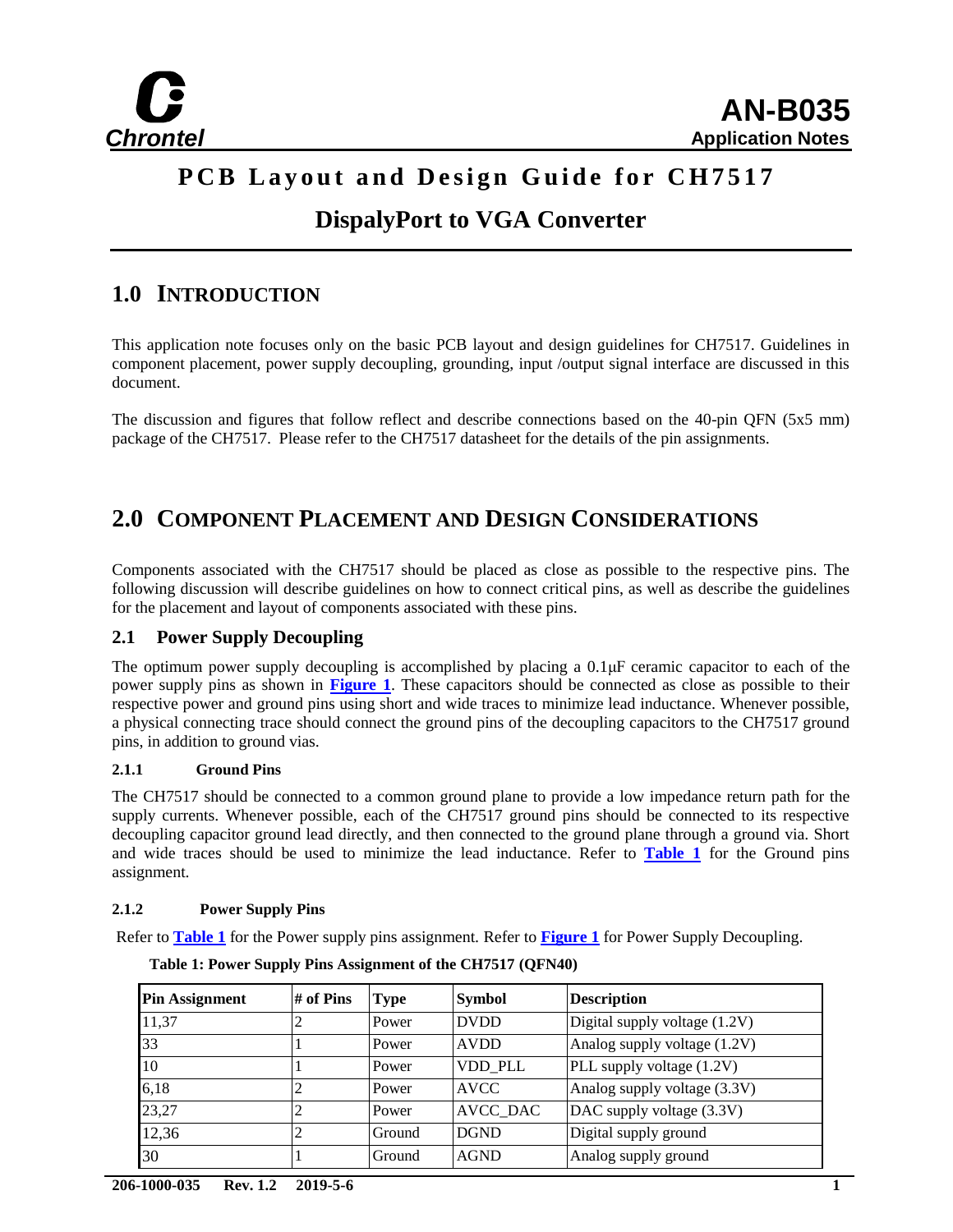### *CHRONTEL* **AN-B035**

| C                         | Ground | <b>GNDPLL</b> | <b>PLL</b> supply ground |
|---------------------------|--------|---------------|--------------------------|
| 17.25.29<br>رے دے ، ایل د | Ground | <b>AVSS</b>   | Analog supply ground     |



**Figure 1: Power Supply Decoupling and Distribution**

#### <span id="page-1-0"></span>**2.2 Power On and Reset**

RSTB pin is the chip reset pin for CH7517. RSTB pin, which is internally pulled-up, places the device in the power on reset condition when this pin is low.

There are two methods for chip power-on reset.

1. The RB signal can be generated by on board Resistor and Capacitor delay, which can be refer to Figure 4.



**Figure 2: Power-on Reset Function's Sequence on board**

Please note that the 1.2V power should be rise-up no later than the 3.3V power. Refer to Figure 2.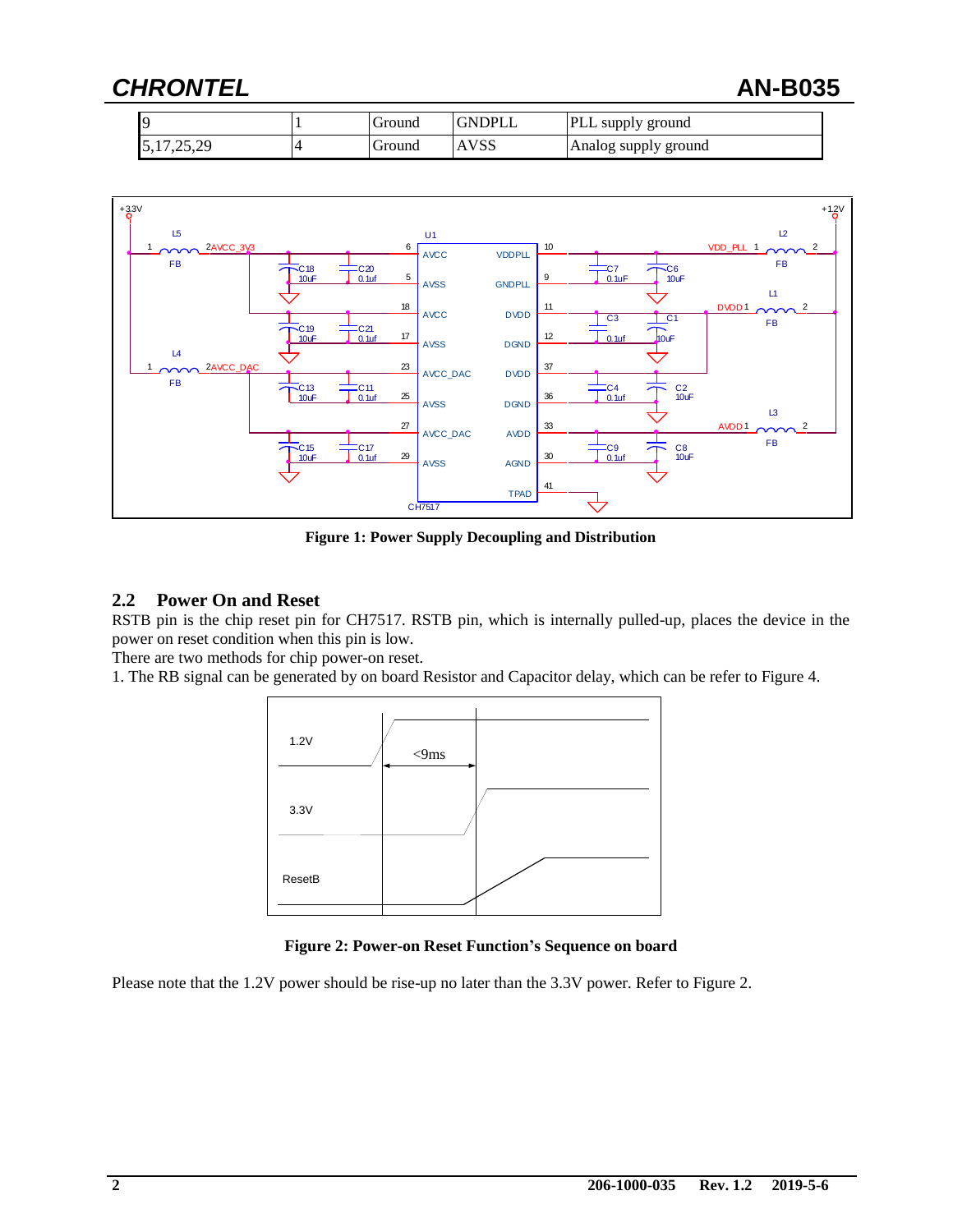2. RB signal is generate by system global reset. In this case, the power supply should be valid and stable for at least 20ms before the reset signal is valid. The pulse width of valid reset signal should be at least 100us. Otherwise, the chip can't work well. The timing is shown in Figure 3.



#### **Figure 3: Power-on Reset Function's Sequence external global reset**

Note:

- 1. The power supply will be valid when it rises to 90% of standard level.
- 2. The rising time of power supply should not exceed 2.5ms.
- 3. The rising threshold of RSTB is 2.4V.
- 4. The falling threshold of RSTB is 0.4V.

#### **2.3 Internal Reference Pins**

#### **• RBIAS pin**

This pin sets the Band-gap Bias Voltage. A 10 K-Ohm, 1% tolerance resistor should be connected between RBIAS and GND as shown in **Figure** 4. A smaller resistance will create less Band-gap Bias voltage. This resistor should be placed with short and wide traces as near as possible to CH7517. For optimum performance, this signal should not overlay the analog power or analog output signals.



**Figure 4: RBIAS Pin Connection and General Control**

#### **2.4 General Control Pins**

#### **• XI, XO**

27MHz crystal can be connected to these pins of XI, XO as the CH7517 optional reference clock input. In PCB design, 27MHz crystal must be placed as close as possible to the XI and XO pins, with traces connected from point to point, overlaying the ground plane. Since the crystal generates timing reference for the CH7517, it is very important that noise should not couple into these input pins.

The crystal load capacitance, CL, is usually specified in the crystal spec from the vendor. As an example to show the load capacitors, **Figure 4** shows a reference design for crystal circuit design.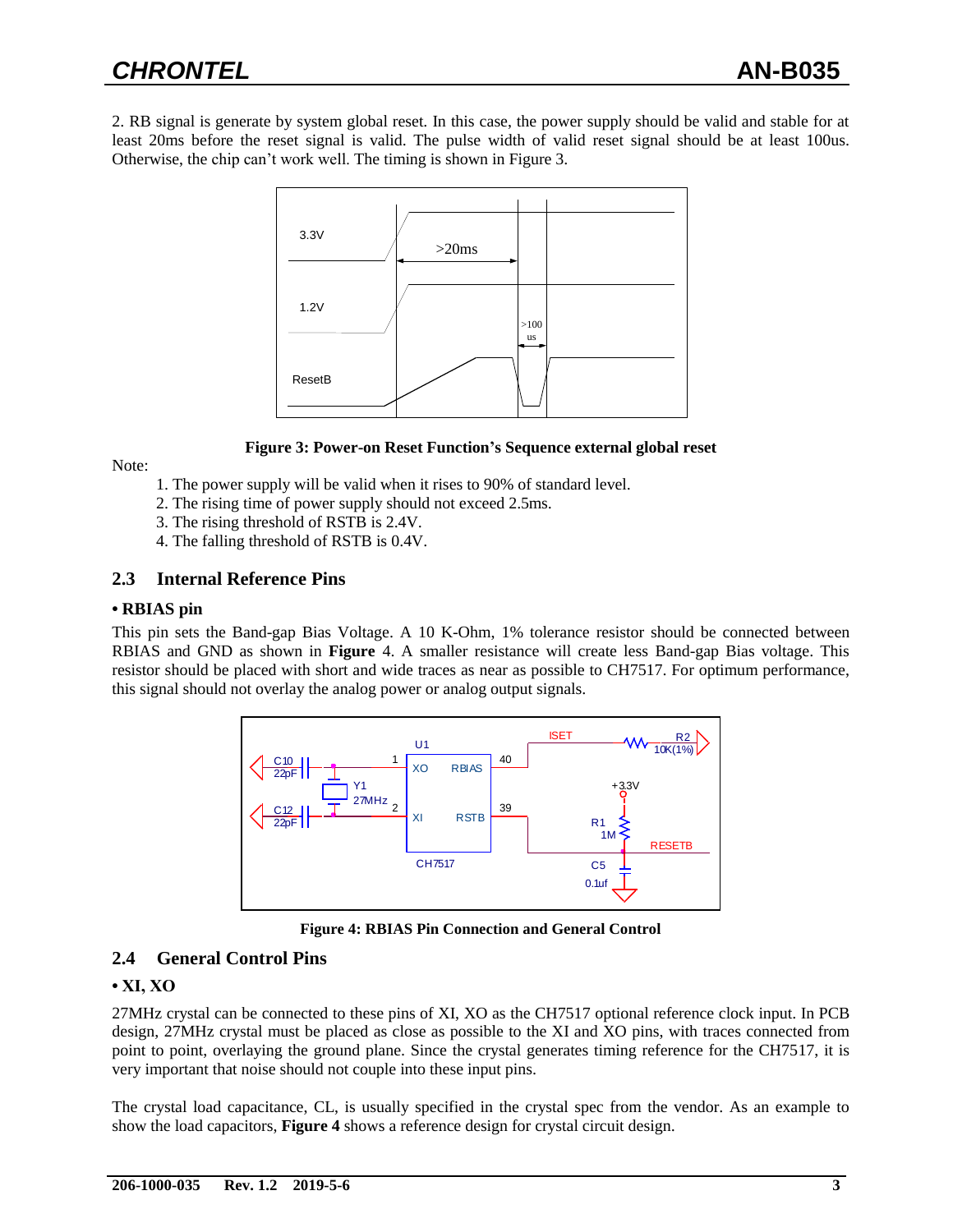#### **• Reference Crystal Oscillator**

CH7517 includes an oscillator circuit that allows a predefined-frequency crystal to be connected directly. Alternatively, an externally generated clock source may be supplied to CH7517. If an external clock source is used, it should have CMOS level specifications. The clock should be connected to the XI pin, and the XO pin should be left open. The external source must exhibit  $\pm 100$  ppm or better frequency accuracy, and have low jitter characteristics.

If a crystal is used, the designer should ensure that the following conditions are met:

The crystal is specified to be predefined-frequency, ±100 ppm fundamental type and in parallel resonance (NOT series resonance). The crystal should also have a load capacitance equal to its specified value  $(C<sub>L</sub>)$ .

External load capacitors have their ground connection very close to CH7517 ( $C_{ext}$ ).

To be able to tune, a variable capacitor may be connected from XI to ground.

Note that the XI and XO pins each has approximately 10 pF  $(C_{int})$  of shunt capacitance internal to the device. To calculate the proper external load capacitance to be added to the XI and XO pins, the following calculation should be used:

 $C_{ext} = (2 \times C_L) - C_{int} - 2C_S$ 

Where

 $C_{ext}$  = external load capacitance required on XI and XO pins.

 $C_L$  = crystal load capacitance specified by crystal manufacturer.

 $C_{\text{int}}$  = capacitance internal to CH7517 (approximately 10~15 pF on each of XI and XO pins).

 $C<sub>S</sub>$  = stray capacitance of the circuit (i.e. routing capacitance on the PCB, associated capacitance of crystal holder from pin to pin etc.).

In general,  $C_{int}XI = C_{int}XO = C_{int}$  $C_{ext}XI = C_{ext}XO = C_{ext}$ 

such that  $C_{L} = (C_{int} + C_{ext}) / 2 + C_{S}$  and  $C_{ext} = 2 (C_{L} - C_{S}) - C_{int} = 2C_{L} - (2C_{S} + C_{int})$ 

Therefore  $C_L$  must be specified greater than  $C_{int}/2 + C_S$  in order to select  $C_{ext}$  properly.

After  $C_L$  (crystal load capacitance) is properly selected, care should be taken to make sure the crystal is not operating in an excessive drive level specified by the crystal manufacturer. Otherwise, the crystal will age quickly and that in turn will affect the operating frequency of the crystal.

#### **2.5 Serial Port Control Pins**

#### **• SPC0 and SPD0**

SPC0 and SPD0 function as a serial interface where SPD0 is bi-directional data and SPC0 is an input only serial clock. In the reference design, SPD0 and SPC0 pins are pulled up to AVCC  $(+3.3V)$  with 6.8k $\Omega$  resistors as shown in **Figure 5**. The 22pf capacitor can be used to decrease noise interference. Through these two pins, the firmware can be upgrade into the internal flash memory. If not used in design, they can be either pulled high or pull low with the resistors. SPC0 and SPD0 also can be connected to PIN4 (SPC0) and PIN11 (SPD0) of VGA connecter separately for firmware upgrade.

#### **• VGA\_SCL and VGA\_SDA**

VGA\_SCL and VGA\_SDA are used to interface with the DDC of VGA monitor. This DDC pair needs to be pulled up to 5V through 10K resistors as shown in **Figure 5**. A low instantaneous forward voltage diode is used to avoid back drive current from VGA monitor.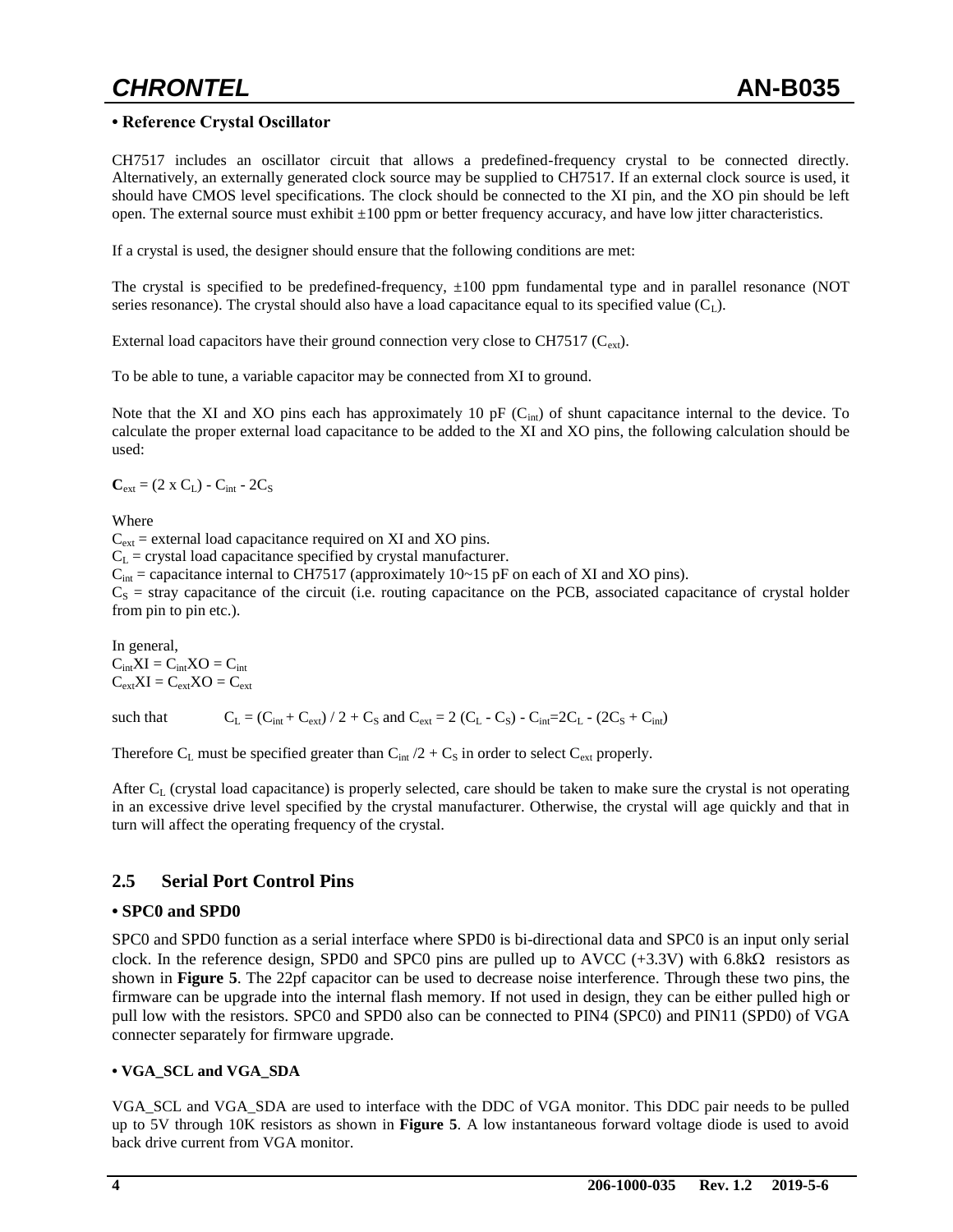

**Figure 2 Serial Port Interface**

#### **2.6 Display Port Signal Pins**

#### **• DP0P/N, DP1P/N**

These pins accept two AC-coupled differential pair signals from the DisplayPort transmitter.

Since the digital serial data of the CH7517 may be toggled at speeds up to 2.7 GHz, it is strongly recommended that the connection of these video signals between the graphics controller and the CH7517 should be kept as short as possible and be isolated as much as possible from the analog outputs and analog circuitry. For optimum performance, these signals should not overlay the analog power or analog output signals. It is recommended that 5 mils traces should be used in routing these signals. There should be 7 mils spacing between each intra pair. The length for a pair of intra differential signals should be matched within 5 mils. The length for inter pairs should be matched within 2 inches. Bend which is smaller than 45 degrees should be avoided. The AC coupling capacitors for the serial video inputs must be placed close to the source, as shown in **Figure 6**.



**Figure 3: CH7517 DP Main Link Lane Inputs** 

#### **• AUXP and AUXN**

These two pins are DisplayPort AUX channel control that accepts a half-duplex, bi-directional AC-coupled differential signal.

They must have the AC-coupling capacitors, and 100nF capacitors are recommended in this document, as shown in **Figure 7**.

#### **• HPD**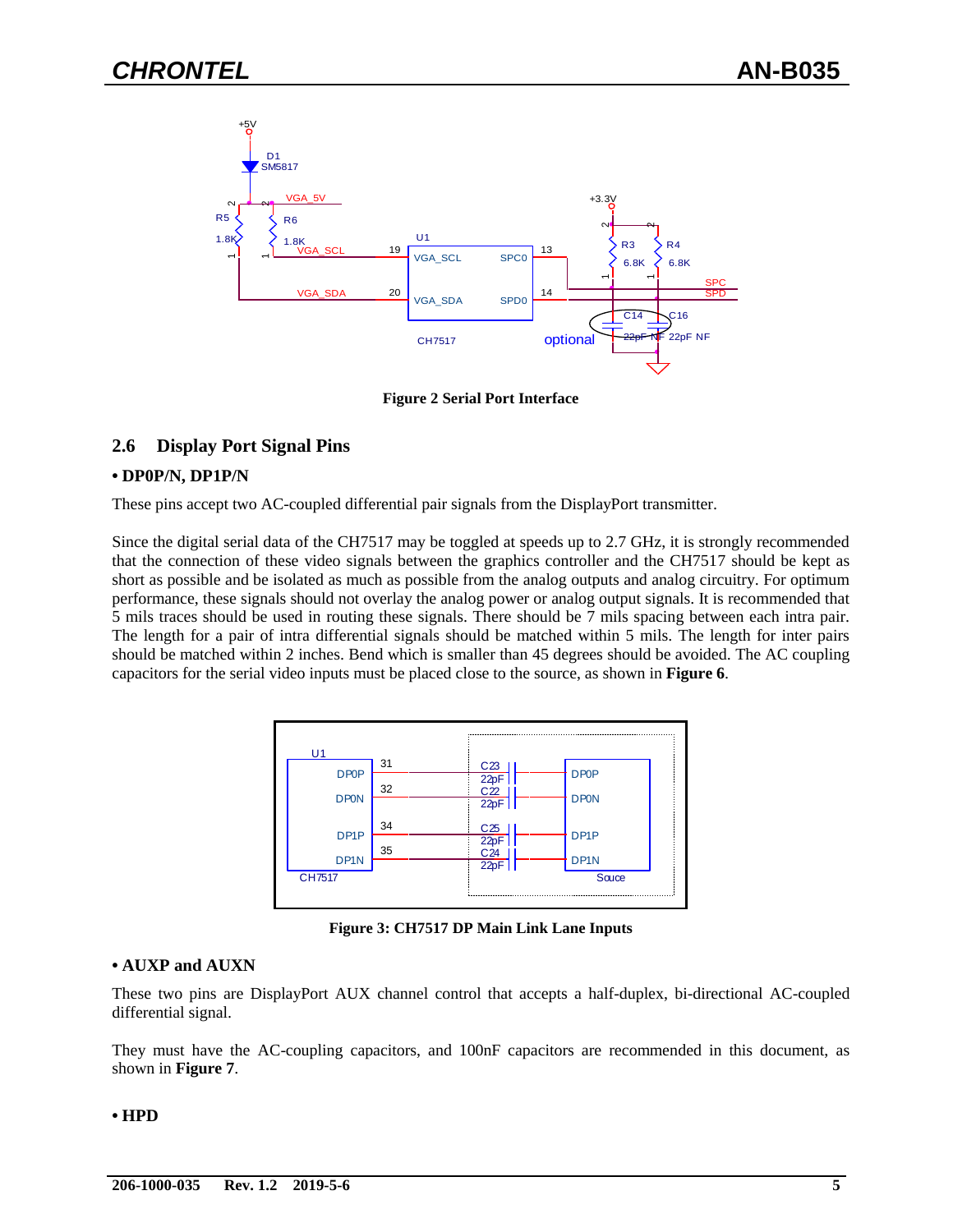## *CHRONTEL* **AN-B035**

This output pin indicates whether this device is active or not. It also generates interrupt pulse as defined by DisplayPort standard. Output voltage is 3.3V. A resistor more than 100K-Ohm should be connected between this pin and GND, as shown in **Figure 7**.



**Figure 4: CH7517 AUX channel and HPD** 

### **2.7 VGA Output Pins**

#### **RDAC, GDAC and BDAC**

Three on-chip 9-bit high speed DACs provide RGB output. If the DACs require a double termination, a 75 resistor should be placed between each DAC pin and the ground as shown in **Figure 8**.

#### **HSO and VSO**

The HSO and VSO are COMS output Pins, The voltage level is the same with AVCC.



**Figure 5: The CH7517 VGA outputs**

#### **2.8 Thermal Exposed Pad Package**

The CH7517 is available in 40-pin QFN package with thermal exposed pad package. The advantage of the thermal exposed pad package is that the heat can be dissipated through the ground layer of the PCB more efficiently. When properly implemented, the exposed pad package provides a means of reducing the thermal resistance of the CH7517.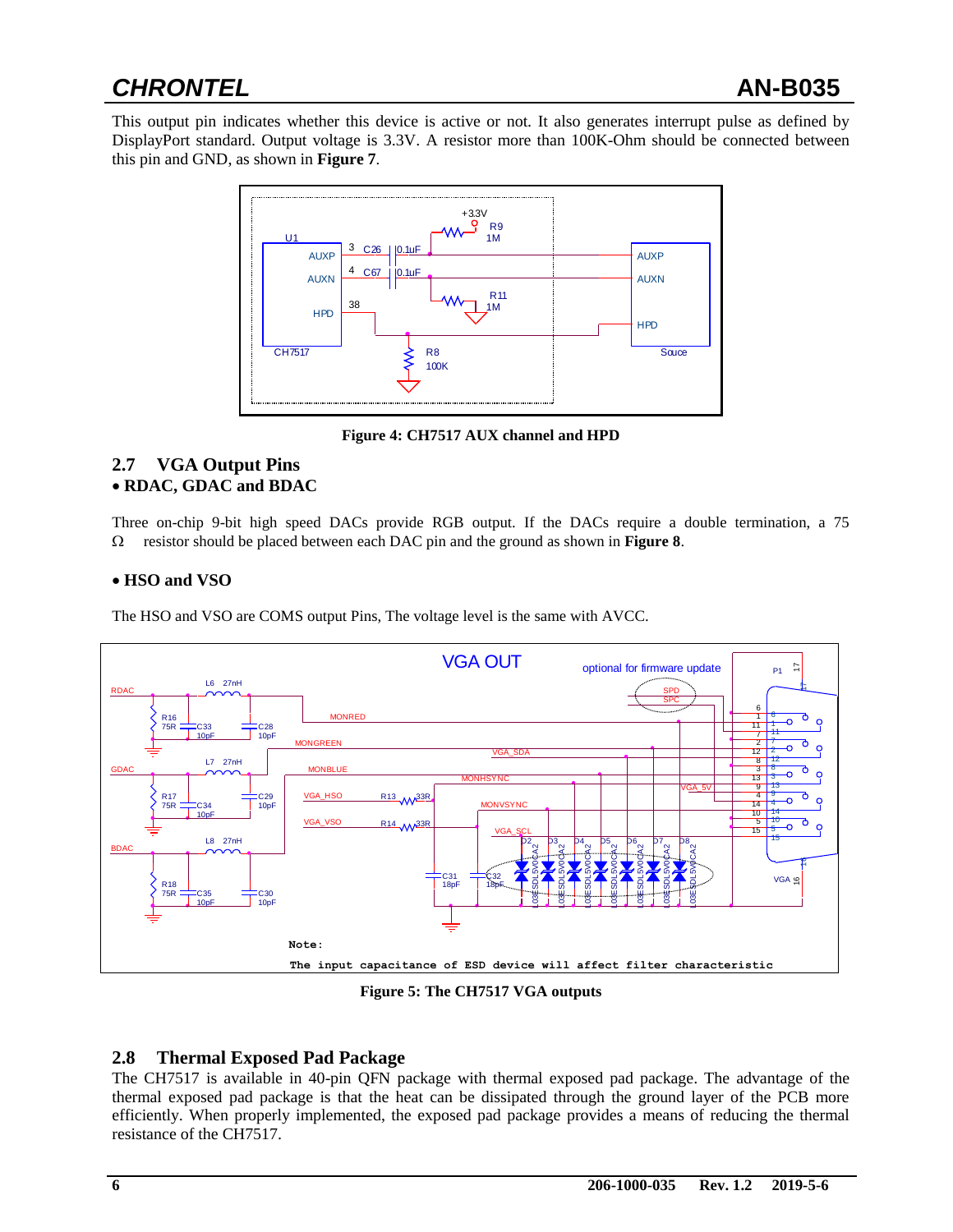Careful attention to the design of the PCB layout is required for good thermal performance. For maximum heat dissipation, the exposed pad of the package should be soldered to the PCB as shown in **Figure 9.**



**Figure 6: Cross-section of exposed pad package**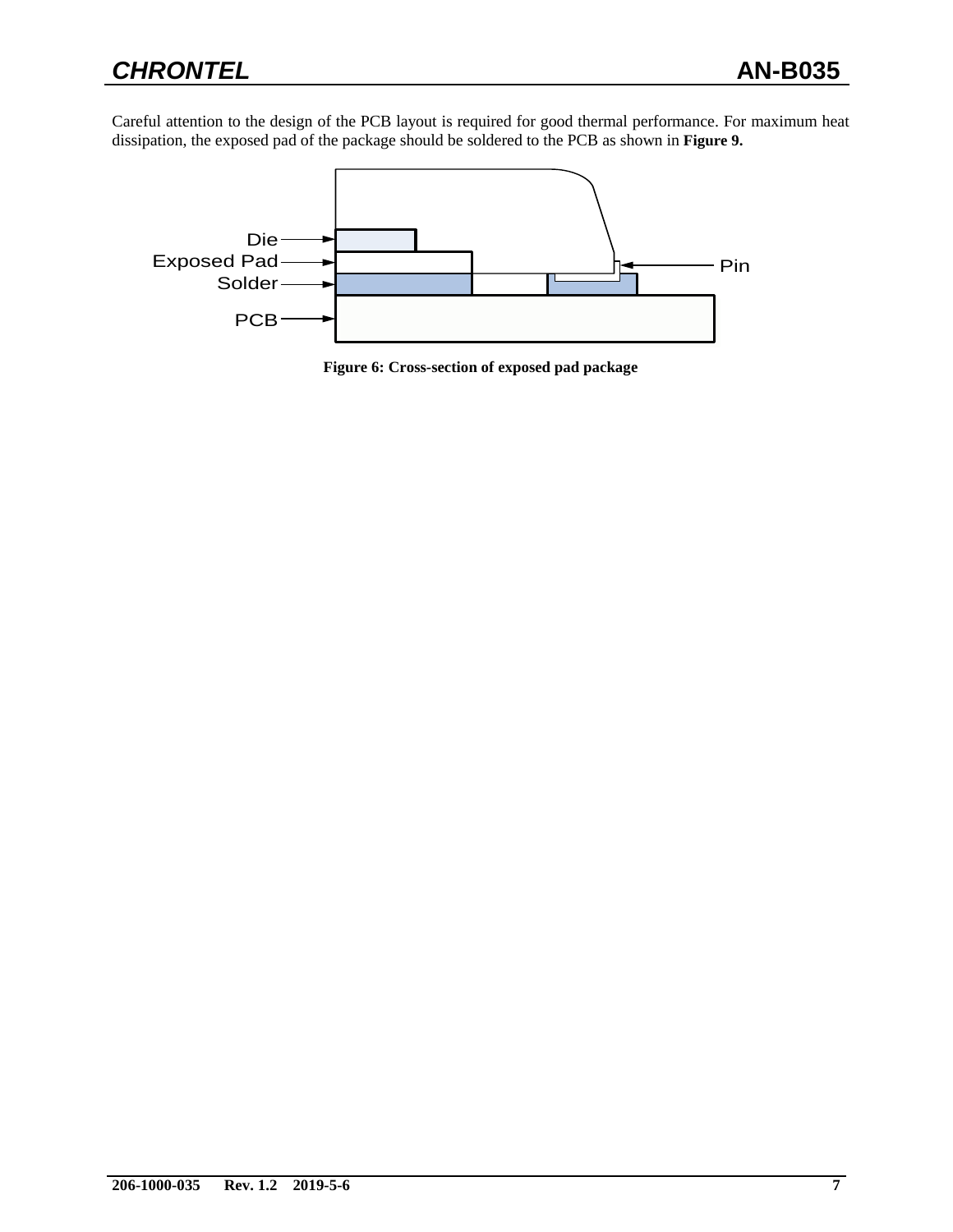### **3.0 REFERENCE DESIGN EXAMPLE**

The following schematics are to be used as a CH7517 PCB design example only. It is not a complete design. Those who are seriously doing an application design with the CH7517 and would like to have a complete reference design schematic, which should contact Applications within Chrontel, Inc.



**Figure 10: CH7517 Reference schematic**

#### **3.2 Reference Board Preliminary BOM**

Table 2: CH7517 Reference Design BOM List

| <b>Item</b> | <b>Quantity</b> | <b>Reference</b>                     | Part             |
|-------------|-----------------|--------------------------------------|------------------|
|             |                 | 8C1, C2, C6, C8, C13, C15, C18, 10uF |                  |
|             |                 | IC19                                 |                  |
| 2           |                 | 15C3,C4,C5,C7,C9,C11,C17,            | $0.1$ uf         |
|             |                 | C20,C21,C22,C23,C24,C25,             |                  |
|             |                 | C <sub>26</sub> , C <sub>27</sub>    |                  |
| 3           |                 | 4C10, C12, C14, C16                  | 22pF             |
|             |                 | 6C28, C29, C30, C33, C34, C35 10 pF  |                  |
| 5           |                 | 2C31, C32                            | 18pF             |
| 6           |                 | ID1                                  | ISM5817          |
|             |                 | 7D2,D3,D4,D5,D6,D7,D8                | L03ESDL5V0CA2    |
| 8           |                 | 1 F 2                                | Fuse 300mA       |
| 9           |                 | 5L1, L2, L3, L4, L5                  | FB (150R@100MHz) |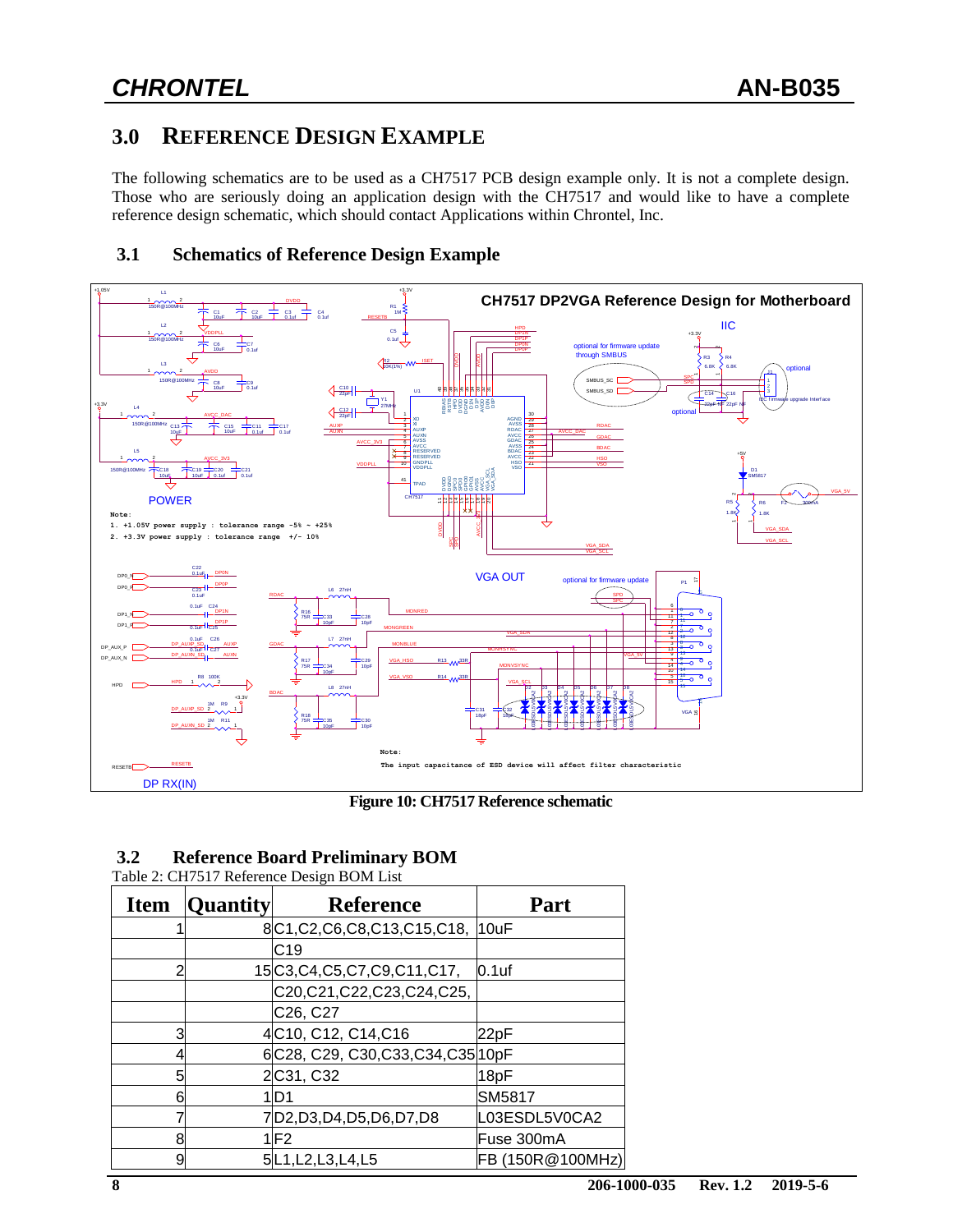| 10 | 3 L6, L7, L8                       | 47nH                 |
|----|------------------------------------|----------------------|
| 11 | ∣IP1                               | <b>VGA</b> connector |
| 12 | 2R13,R14                           | 33R                  |
| 13 | 3R1, R9, R11                       | 1M                   |
| 14 | 1 R2                               | 10K(1%)              |
| 15 | 2R3, R4                            | 6.8K                 |
| 16 | $2$ R <sub>5</sub> ,R <sub>6</sub> | 1.8K                 |
| 17 | 3R16,R17,R18                       | 75R                  |
| 18 | 1R8                                | 100K                 |
| 19 | 1 U 1                              | CH7517               |
| 20 |                                    | 27MHz                |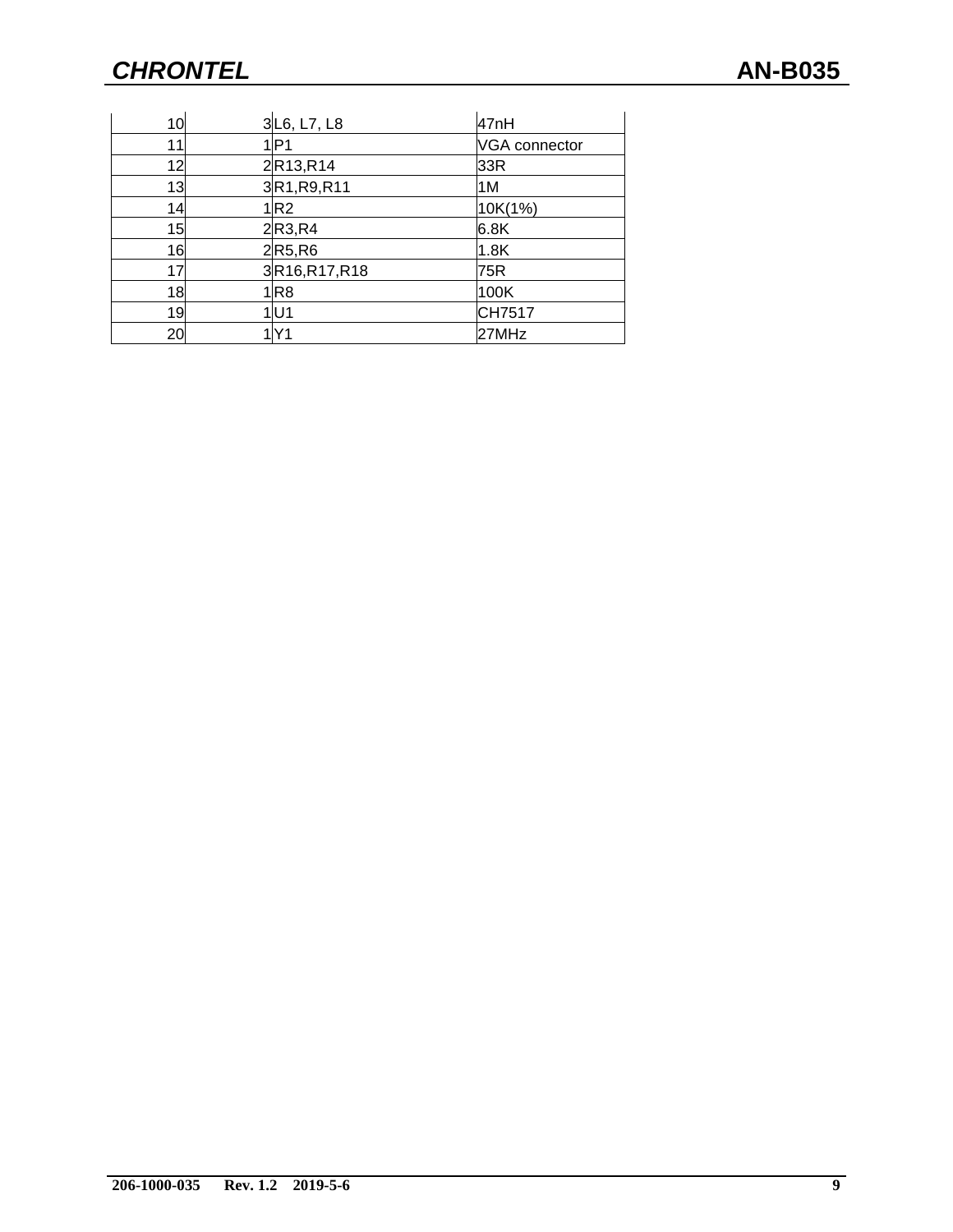### **4.0 REVISION HISTORY**

**Table 3: Revisions**

| Rev. | Date       | <b>Section</b> | <b>Description</b>               | Internal Use only(rev) |
|------|------------|----------------|----------------------------------|------------------------|
| #    |            |                |                                  |                        |
| 0.1  | 2012/10/31 | all            | Create                           |                        |
| 0.5  | 2012/11/09 | 2.6, 3         | Modify VGA DAC filter            |                        |
| 0.6  | 2012/11/16 | 2.6, 3         | Modify VS, HS filter             |                        |
|      |            | 2.3            | Add Reference Crystal Oscillator |                        |
|      |            |                | description                      |                        |
|      |            | 2.3            | Add power on reset description   |                        |
| 0.7  | 2013/08/02 | 2.4,3          | Change VGA DDC pull-up           |                        |
|      |            |                | resistor.                        |                        |
| 0.8  | 2013/11/13 | 2.6, 3         | Modify VGA DAC filter            |                        |
| 0.9  | 2013/11/20 | 3              | Modify IIC slave                 |                        |
| 1.0  | 2013/12/13 | 2.6, 3         | Modify VGA DAC filter            |                        |
| 1.1  | 2017/04/27 | 2.2, 2.3       | Add power on and off description |                        |
| 1.2  | 2019/05/06 | 2.2            | Update the Power-on sequnce      |                        |
| 1.3  | 2020/07/15 | Disclaimer     | Update the Disclaimer            |                        |